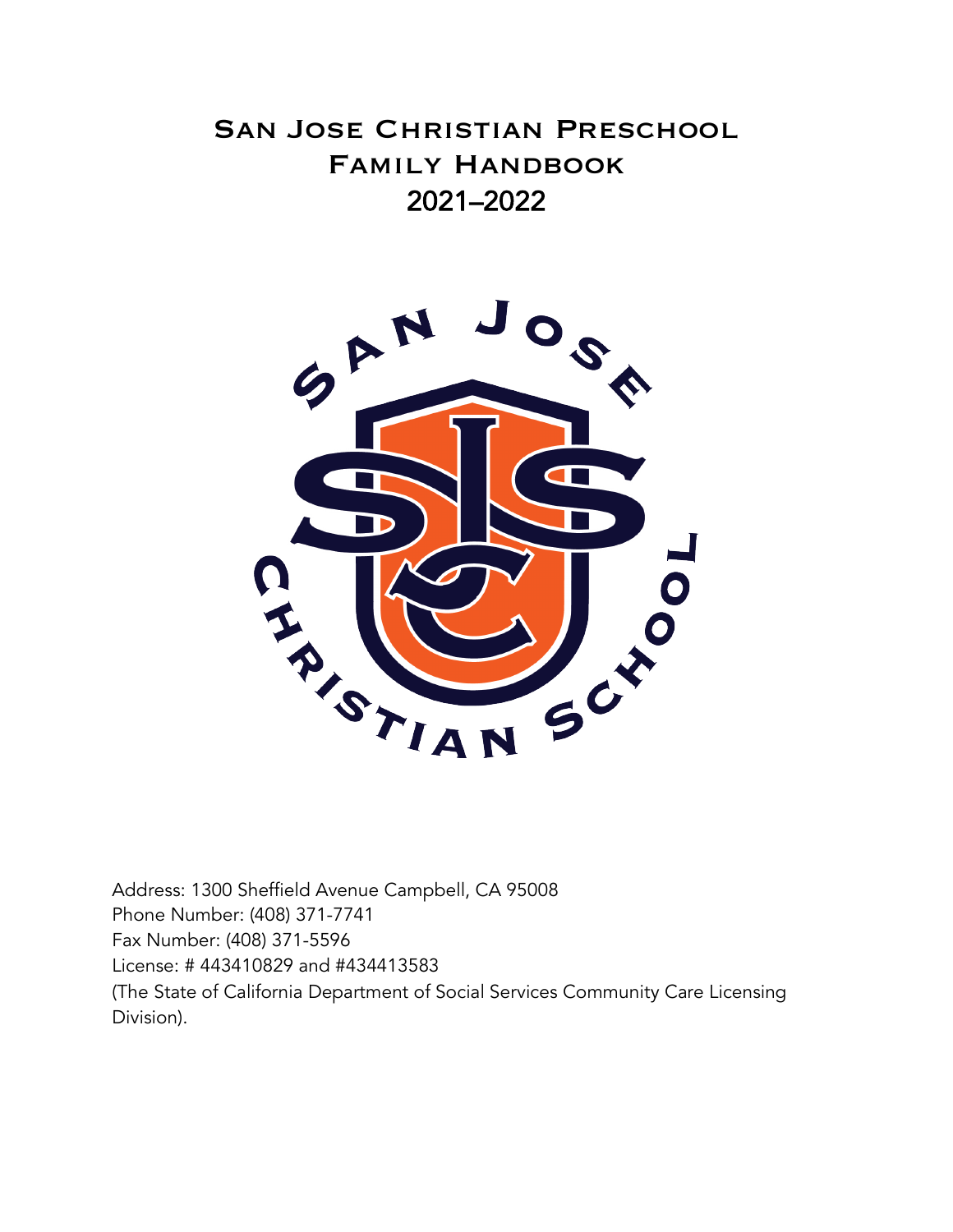## Days and Hours of Operation

The Preschool and Infant Center are open from 8:00am to 5:00pm, Monday through Friday; year-round.

#### Mission Statement

The mission of San Jose Christian School is to advance the Kingdom of God by providing exceptional teaching and curriculum fully integrated with biblical perspective. Within our committed Christian community, we live to engage and transform culture for Jesus Christ.

#### Statement of Faith

San Jose Christian School was founded by believers from area Reformed Churches, for the purpose of educating their children for Christian life and service. The Board of Trustees and Staff of San Jose Christian School hold to the following Statement of Faith:

- The Bible is the inspired and infallible Word of God and is the ultimate source of truth and authority in all matters of our faith and life.
- There is only one God, who is eternal and all-powerful, the Sovereign God of heaven and earth. He created the universe and everything in it and maintains sovereign control over all things. He exists in three persons: Father, Son, and Holy Spirit.
- God created man, both male and female, in His image. This is what separates us from the animals and all other forms of life. However, our forefather Adam disobeyed God and, as our representative, brought sin and death to the entire human race. The result is that all humans are born sinful, are unable, on their own, to please God, and deserve death and eternal punishment. This means that every person needs renewal and restoration; we are in need of God's grace.
- Jesus Christ came to renew and restore. He is the true God and true man who died on the cross for our sins. All whom God called to believe in Him and repent have the forgiveness of sins and new life through the Holy Spirit. This is possible because Jesus Himself was raised from the dead. He ascended into heaven where He now rules as Lord. He will return to make all things new, judging all who have ever lived.
- God has commanded believers to train their children in this faith and to recognize the Lordship of Jesus Christ in all areas of their lives. This is best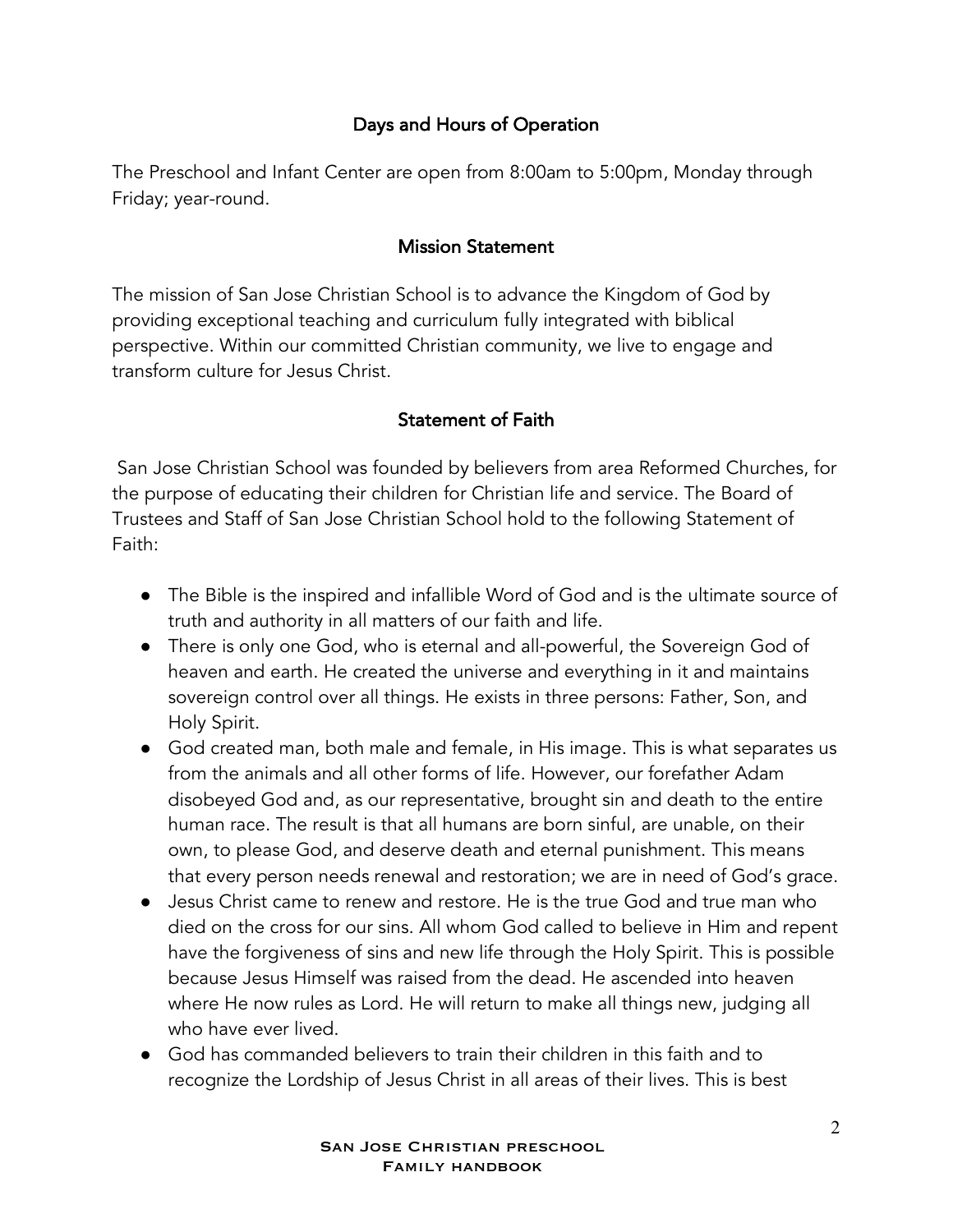accomplished when parents use three God-given agencies: the Christian home, the Christian school, and the Christian church.

## Purpose:

- Support and strengthen spiritual priorities of the home and church.
- Stimulate academic excellence.
- Give proper attention to physical and social growth development.
- Provide experience for making moral choices regarding stewardship, social relationships, leisure time use, and entertainment.
- Encourage creative growth through the fine arts.
- Prepare students for Christian leadership by providing:
	- an academic community in which teaching and learning are highly esteemed;
	- a Christian community of parents, teachers, and students in which the love of Jesus Christ is radiantly evident; and
	- a commitment to excellence at all levels and in all subject areas.

# Admission Policy:

- San Jose Christian School believes it can most effectively carry out its mission and goals when its efforts are balanced with effective spiritual nurturing in the home and in the church. Consequently, SJCS primarily admits students whose parents (guardians) provide this balance. The spiritual teaching in the home and church should be consistent with SJCS's Statement of Faith. When this is not the case, SJCS may admit students whose parents (guardians) are striving to achieve this balance.
- The academic readiness of applicants will be reviewed for acceptability and appropriate class placement. Final application acceptance is contingent upon mutual agreement by SJCS and the parents (guardians) as to the appropriate class entry level.
- Once accepted, continued attendance at SJCS is subject to the student successfully maintaining the standards set forth above and in the student policies, as well as fulfillment of the financial responsibilities identified in the SJCS Financial Policies.
- When admission is not in the best interest of the school or the applicant, the board may deny admission to an applicant. SJCS does not refuse admission of students based on race, color, national origin, sex, or handicap.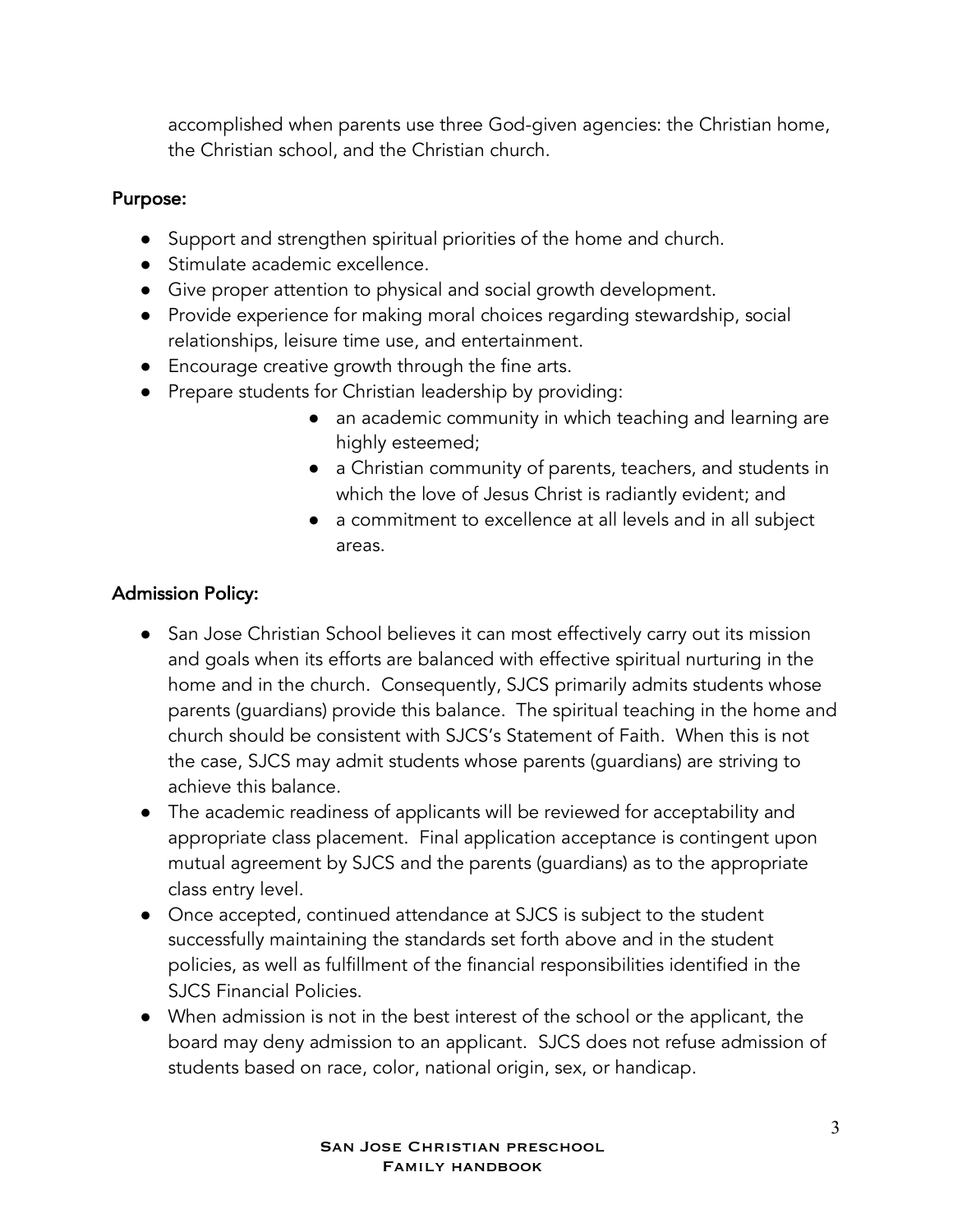## Classroom Ages and Locations:

*Caterpillars (Infant)* | Ages 3 months to 2 years | Room 9

*Butterflies* | Ages 2 years ("younger") | Room 10

*Grasshoppers* | Ages 2 years ("older") to 3 years ("younger") | Room 11

*Dragonflies* | Ages 3 years | Room 2

*Fireflies* | Ages 4 years | Room 1

## Philosophy and Curriculum

We believe that children learn best when they explore and construct an understanding of the world within an intentionally prepared learning environment. The teacher's role is to guide learning by preparing a richly educational classroom in which each child can thrive. Using a research-based approach and age-appropriate methods, the teacher provides activities that lead to cognitive learning benefits.

San Jose Christian Preschool utilizes *Get Set for School Curriculum* into our everyday program. This curriculum incorporates the main core competencies—reading, writing and mathematics. The children build familiarity and competency with music, play, vocabulary, and with hands-on materials and lessons. The lessons are flexible in a way that we teach in a developmental sequence from the simplest to the more complex of tasks. This approach ensures that children develop basic readiness skills so they are prepared for school success.

The best way to help children succeed in learning is to teach them to be creative, confident thinkers. This means offering each child an opportunity for hands-on exploration and discovery, which in turn helps build lifelong critical thinking skills and fosters confidence.

A positive student outcome consists of demonstrating positive approaches to learning. These include engaging in self-guided activities, displaying persistence, and practicing problem-solving skills. Showing curiosity, motivation, flexibility and inventiveness in thinking are goals of our program.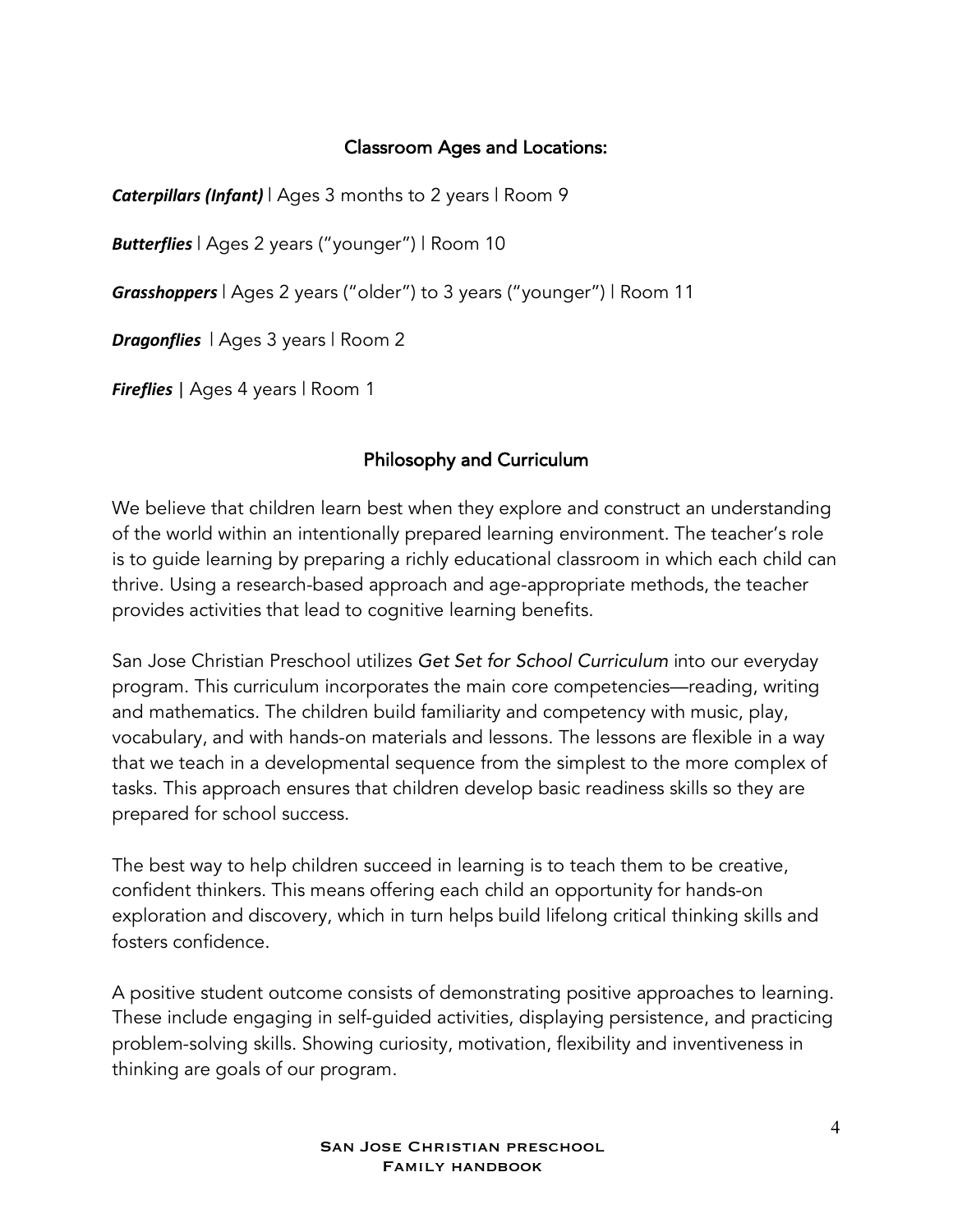Children will learn to connect prior learning to current challenges, recognize patterns, and practice memory techniques to form a strong foundation for lifelong learning. Lastly, children will engage and perform in socio-dramatic play, learning the social skills that will assist them throughout their life.

All of this learning happens in a Christ-centered environment in which each child is known as an individual learner. Through a strong partnership and regular communication with parents, our Preschool will help foster character development, spiritual growth, and academic learning that will prepare children for a long and productive academic career.

## Conferences & Assessments

Parents are kept well informed about all of our activities at San Jose Christian through classroom calendars, bulletin board announcements, newsletters, and e-mail. Parents will be offered an opportunity to formally meet with the teacher during our scheduled conferences once a year, in November. This provides both the parents and the teachers the chance to share valuable information about the child's adjustment to school, academic progress and social/emotional progress.

Additional conferences may be scheduled at any other time, at the request of the parents, teachers, or Director, as needed.

Assessment of each child's growth and development is an ongoing process in the preschool classroom. It is the process of observing, documenting, and evaluating what a child knows, what a child understands, and what a child can already do. Assessment opportunities are embedded in the various activities the teacher has planned for the day. Ongoing assessment occurs in the context of the daily classroom activities. Assessment has two main purposes. The first is to help the teacher create a plan for instruction to meet the individual needs of each child. The second is to provide a clear picture of each child's strengths and weaknesses to the child's family.

Teachers use a variety of techniques and materials to collect information about each child's progress, including observation, anecdotal notes, work samples, photos, checklists, and communication from the child's home and family culture. The teachers will use this information to help plan meaningful learning opportunities for each child. Curriculum and lesson plans can then be adjusted to meet the needs of individual children.

Our program does not use norm referenced assessment tools. Our assessment tools are teacher developed, and engaging for young children. Our assessment approach of gathering information is systematic, but informal and non-stressful for the child.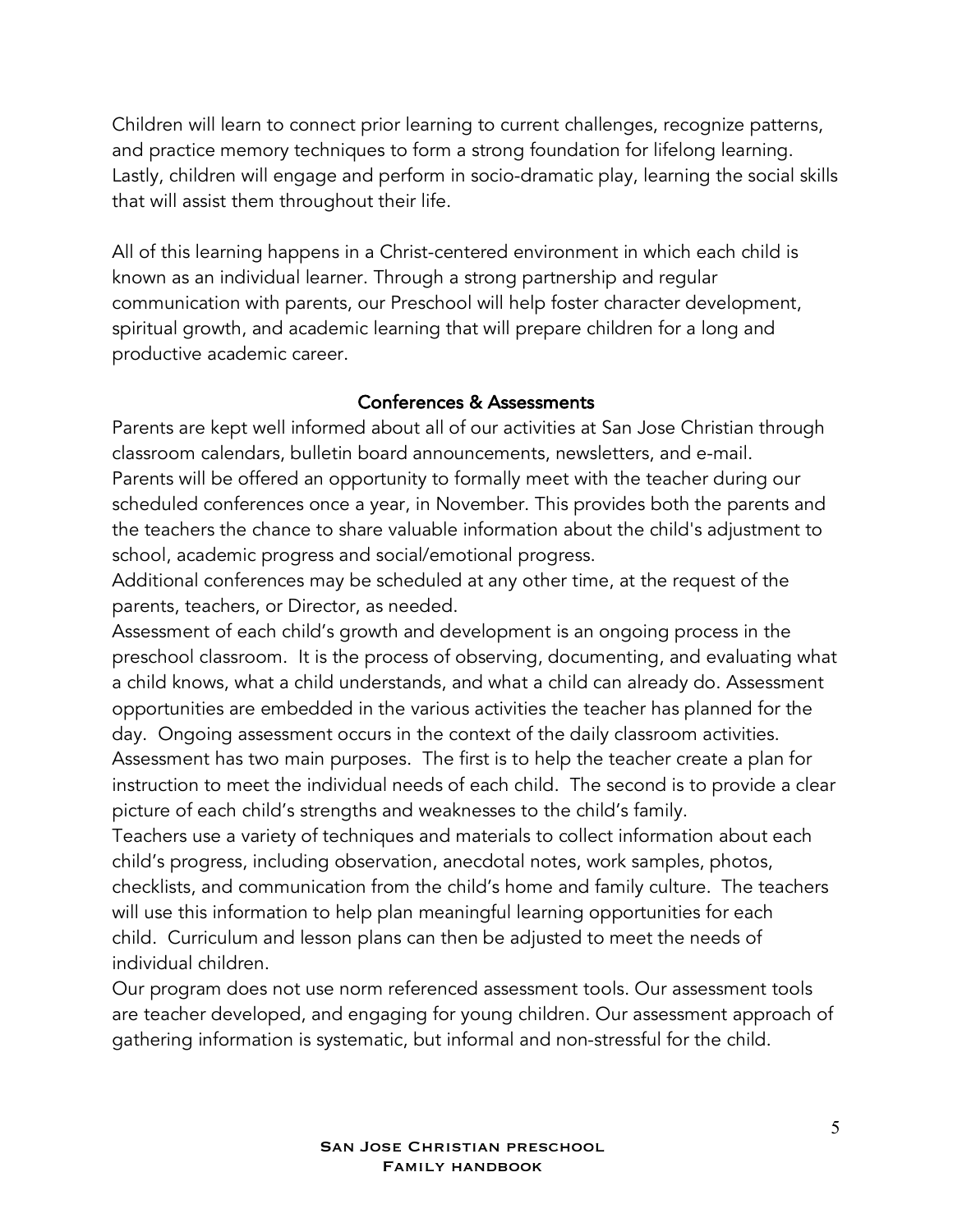#### Enrollment

Your child's schedule will be agreed upon during the enrollment process. San Jose Christian does not permit makeup or trading days. Pre-arranged drop in is available, if needed. Please contact the Director if you would like to do a drop-in day.

If you wish to change your schedule during the year, please speak to the Director. Accommodations for adding additional days will be based on availability and staffing.

Families need to provide a minimum of two week's notice when wishing to end services provided by San Jose Christian Preschool. This request will need to be given in writing (email is acceptable). All tuition balances should be paid in full before your child's last day of school.

San Jose Christian Preschool runs year-round. Families who choose to take the summer off will need to pay a hold fee, in order to hold their spot for the subsequent school year.

## **Attendance**

It is important that your child comes to school when scheduled and on time. School begins promptly at 8:30am everyday. Coming to school late can often disturb the children who are already in class. It also causes a child to get behind when they miss certain activities.

When your child is absent, or will be late, please notify the office, your child's teacher, or the Director to let them know. Please call the school's main line (408) 371-7741.

\*\*School ends at 5pm. Please be aware there is a late pick-up charge of \$5.00 per child for the first five minutes, and then an additional \$5.00 each minute thereafter.

## Discipline Policy

San Jose Christian Preschool uses positive methods of discipline that encourage selfcontrol, self-direction, self-esteem, and cooperation in a firm, consistent manner. We will try to prevent discipline problems by providing a stimulating, safe, caring atmosphere and by guiding the children through difficult situations.

The following methods are used: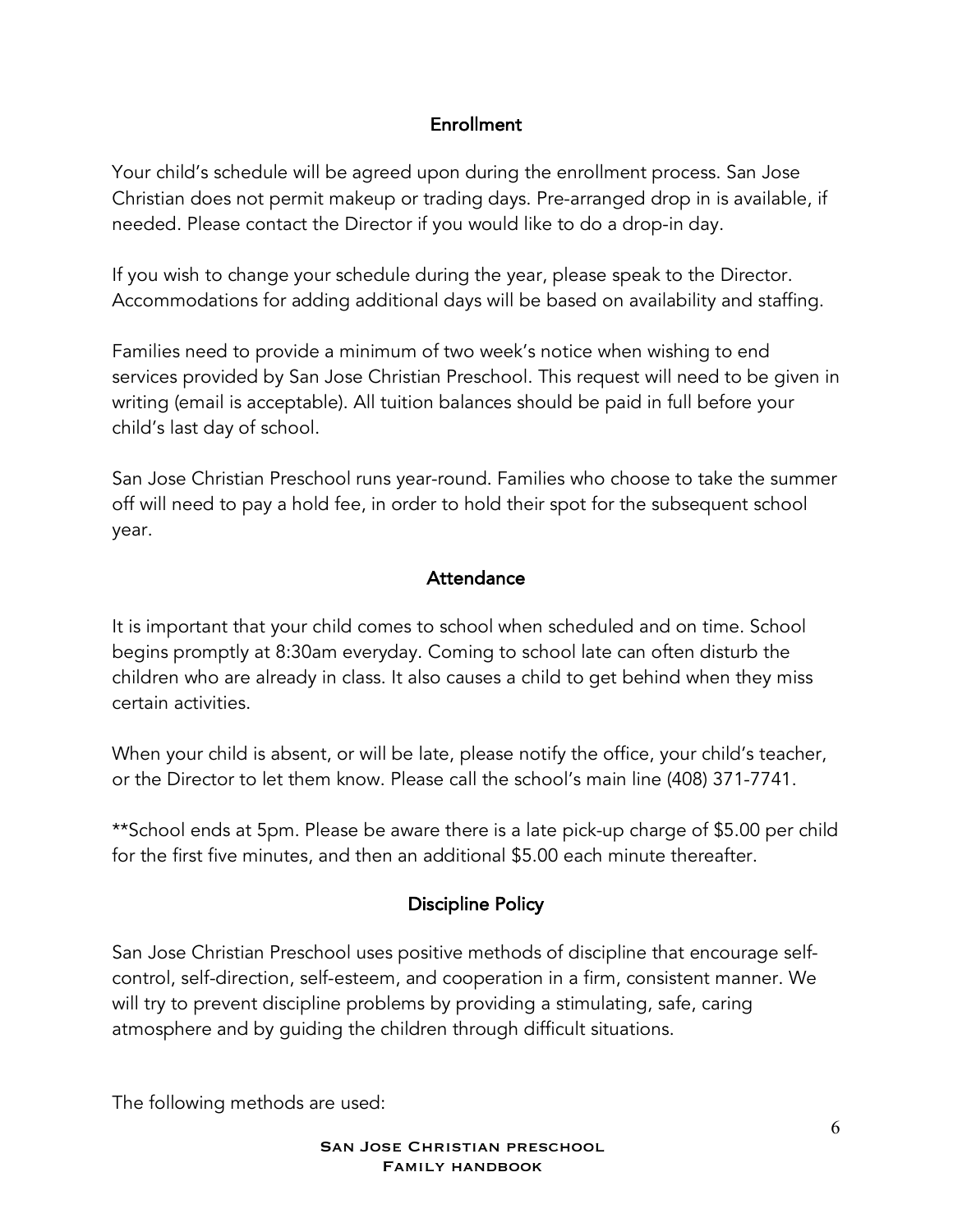*1st infraction: Talk to the child.* A staff member will talk to the child in the moment regarding their behavior. We will talk about what kind of behavior is acceptable and appropriate for school. We hope to empower the student to make good decisions regarding their behavior.

**2nd infraction: Redirection.** If a child continues with a behavior after talking with them, they will be re-directed to a different activity. This can provide the child with the opportunity to start over and make wise choices.

*3rd infraction: Change of Heart Time*: At times, it will be beneficial for a child to be separated from the group or activity, in order to calm down and to regain compliance. They will sit quietly in the classroom in order to have a "change of heart" and calm themselves. This is the time to sit and reflect on their behavior. The time allotted is based on their age and if they feel ready to change their behavior. The teacher will then sit with the child to come up with solutions as to how to improve their behavior.

*4th infraction: Sit with Director:* If the above strategies have failed, the student will be taken to the office to talk with the director. The Director will ascertain a course of action, which may include calling the child's parents. It is not the policy to call parents until it is deemed necessary. Unless the Director called the parents, the child's behavior should be discussed either at pick up time, and/or via email. Parents may always ask for a conference with the Director if they would like to discuss the matter further.

If a child has continuous behavior challenges at school, the Director and child's teacher will schedule a meeting with the family, in order to create a behavior plan. A child may be dismissed from San Jose Christian School Preschool if the behavior challenges do not improve.

#### Injuries and Incident Reports

If a child obtains an injury at school, the staff will follow proper procedures and protocols. The Preschool staff is trained in First Aid and CPR, and has knowledge of how to handle such situations. Injury reports will be filled out and sent home to the child's family. If a serious injury occurs, the parents will be notified immediately. In the event that is necessary, San Jose Christian will call emergency services for help.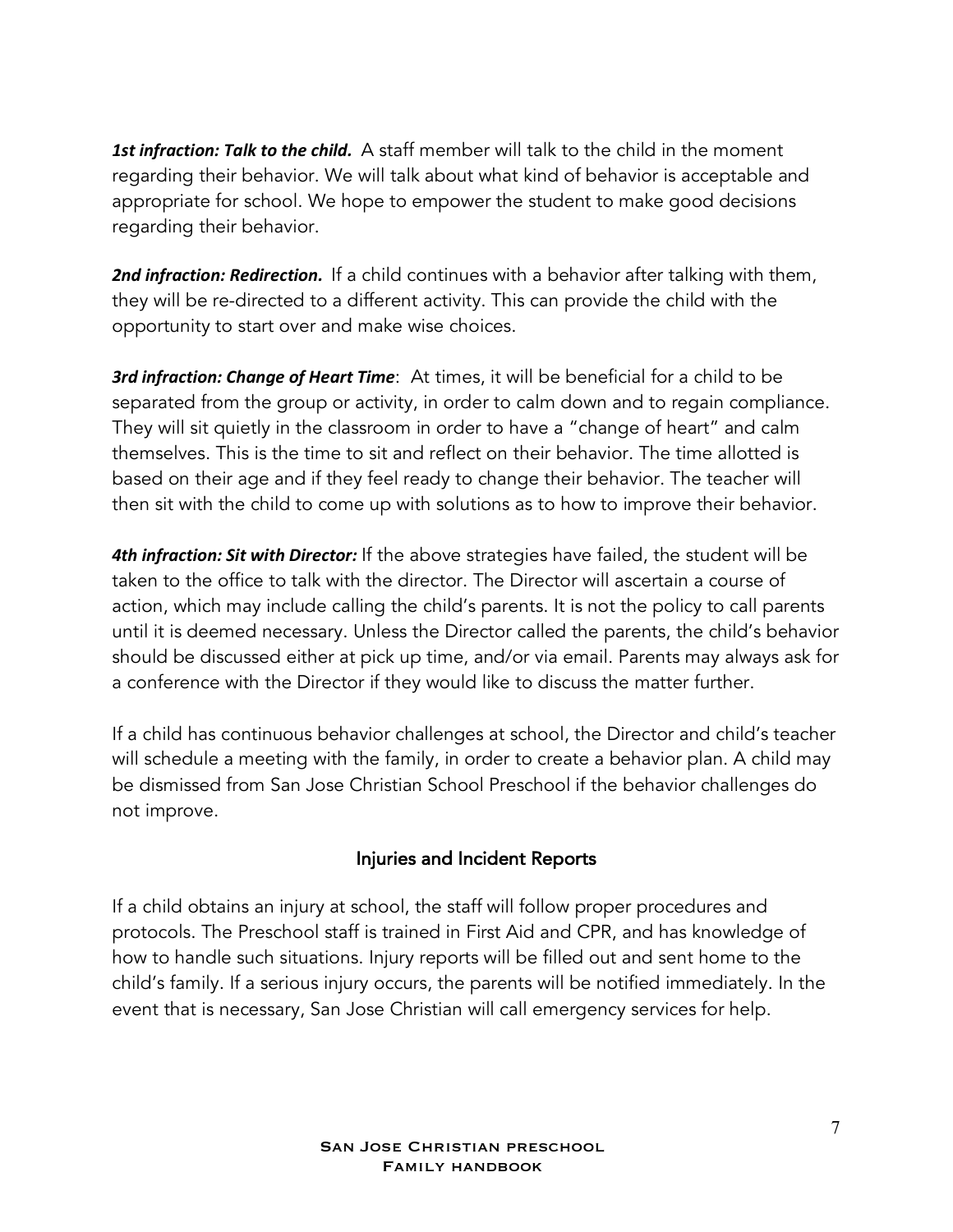## Parking and Driving on Campus

While at school, please adhere to the school's speed limit of 7 miles per hour in the parking lot. When dropping off or picking up, please park in a parking spot and not along the curb. A Preschool student must be walked to their classroom and signed in and out. Repeated failure to sign in and out from school can result in licensing fines.

## Sickness Policy

San Jose Christian School Preschool is committed to providing a healthy and safe learning environment for all students. It is our intention to partner with families, in order to maintain the optimal learning environment for students at all times. We kindly ask all families to follow our illness policy.

Children will be visually screened when they arrive in the morning. In the event a child becomes ill and needs to be picked up, the parent(s) will be called and are expected to come pick the child up within one hour (60 minutes). If the parent(s) cannot be reached, or have not arrived within an hour, the emergency contact person will be called and asked to come pick the child up.

For the benefit of our staff and other children in our care, a sick child will not be permitted to return to school after 1 full school day (8:00 a.m.-5:00 p.m.) If the illness is due to an infection, the child may return 48 hours after they have received the first dose of an antibiotic. You must provide a doctor's note explaining the infection and how it is being treated. If you aren't sure about whether or not to bring your child to school, please call school for advice. Allergy related symptoms, and noncommunicable illnesses do not require exclusion if you have a note from your doctor.

## *Symptoms requiring removal of child from school:*

- Fever: Fever is defined as having a temperature of 100.4°F or higher taken under the arm or forehead. A child needs to be fever free for a minimum of 1 full school day (8:00 a.m.- 5:00 p.m.) before returning to school. That means the child is fever free without the aid of Tylenol, or any other fever reducing substance.
- Fever AND sore throat, rash, vomiting, diarrhea, earache, irritability, or confusion.
- Diarrhea: runny, watery, bloody stools, or 2 or more loose stools within last 4 hours.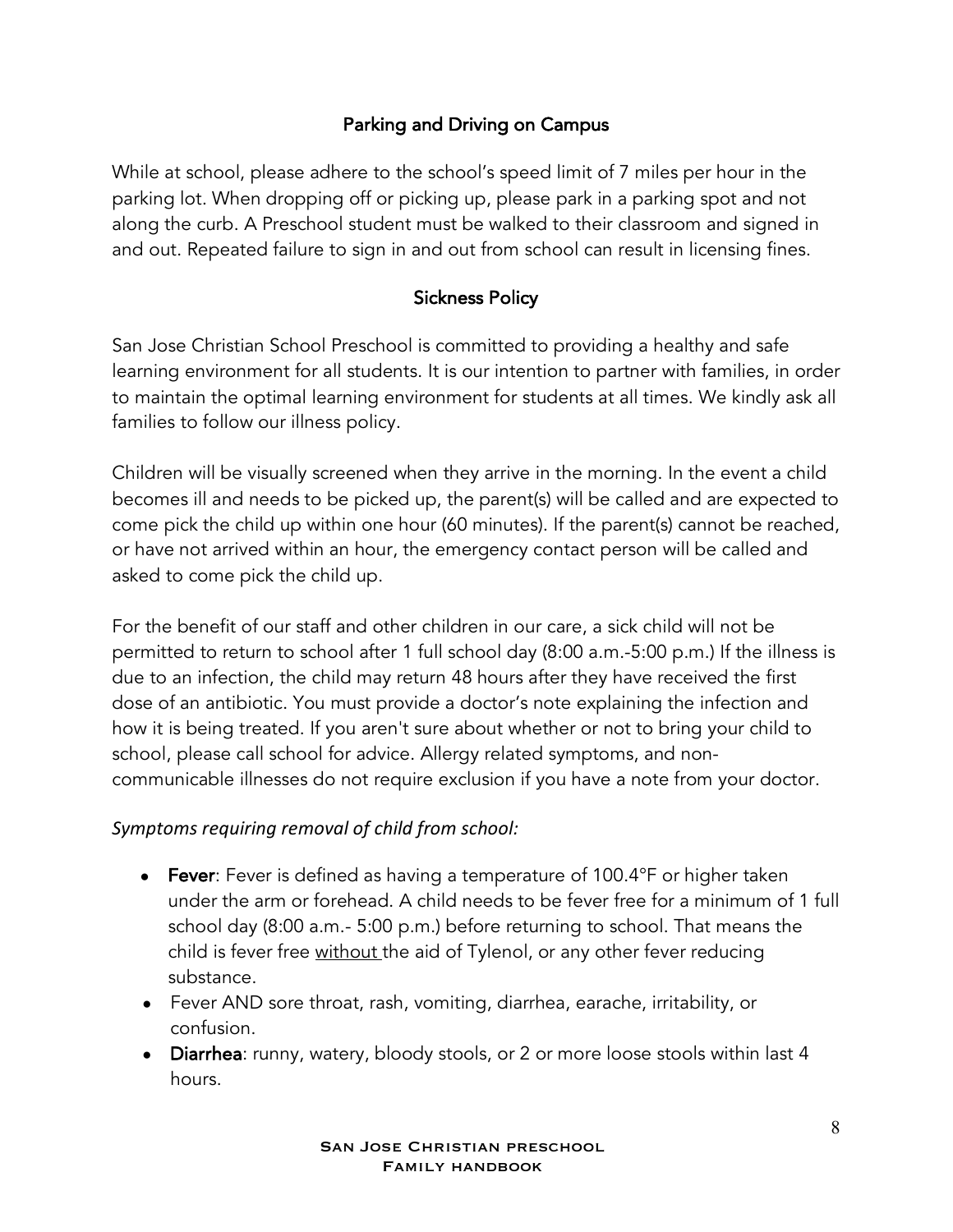- Vomiting: 1 or more times in a 24-hour period. Note: please do not bring your child if they have vomited during the night. Please keep your child home for a full day.
- Breathing trouble, sore throat, swollen glands, loss of voice, hacking or continuous coughing.
- Runny nose (other than clear), draining eyes or ears.
- Pink Eye: Conjunctivitis is an inflammation or swelling of the conjunctiva. Symptoms are- more tears than usual, itchy eyes, green or white discharge that crusts over the eyelashes especially after sleep, burning eyes, and blurred vision.
- Frequent scratching of body or scalp, lice, rash, or any other spots that resemble childhood diseases, including ringworm.

## School Calendar

Please review the calendar in depth prior to the start of the school year. Preschool and JK-8 calendar is on one form.

Holidays and closures for San Jose Christian Preschool coincide with the calendar of the elementary and middle school. It is important to note these dates for planning in advance.

Limited care is provided to those families who need coverage during the holidays. Selection is based on lottery as well as teacher-child ratio.

## Room Parent

Each classroom will have at least one room parent for the duration of the school year. This responsibility includes coordination of class parties and honoring teachers. If you are interested in participating in this, please notify one of the representatives from the Christian Parent Teachers Association (CPTA). Room parents will work with the classroom teacher to organize activities throughout the year.

## Tuition Payment Policy

San Jose Christian School utilizes an automatic payment service (FACTS). You must set up an account, in order to begin paying automatically. It is highly recommended that you utilize this service, as hardcopies of your invoice might get lost in the shuffle of your child's belongings.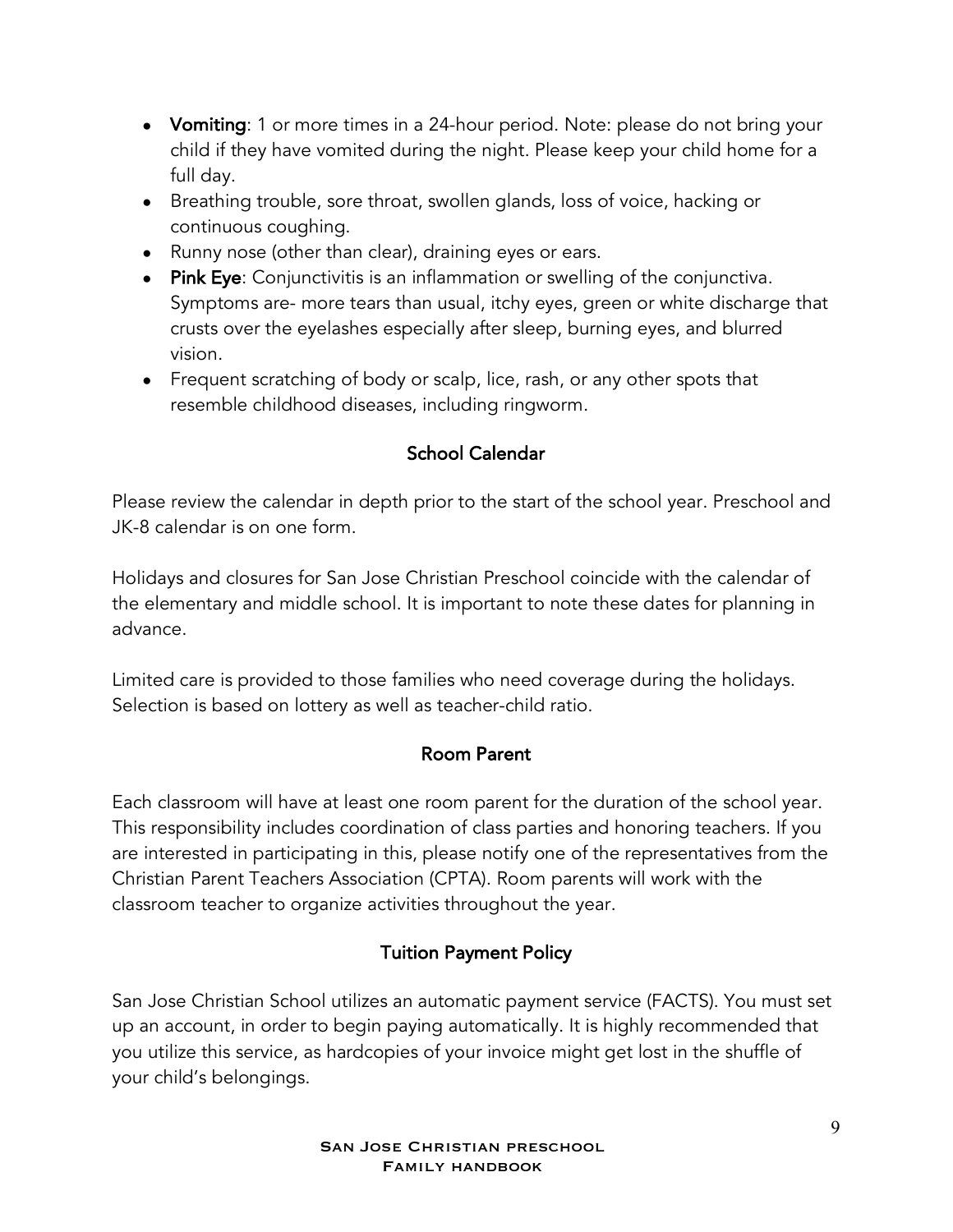All questions regarding tuition payments can be directed to, SJCS Business Manager, Tanya Garside (TGarside@sjchristian.org).

## Vaccination Policy

Students must be current with required vaccinations, in order to attend San Jose Christian School Preschool. Proper documentation needs to be turned in before your child starts attending. You have 30 days from your child's start date to return all documents. Students who are not current with immunizations will not be admitted. Personal Belief exemptions are no longer accepted.

## Napping

The full day schedule at San Jose Christian School Preschool includes naptime. Naptime varies in each classroom and individual needs of the child. Our Infant Care Center provides care to our infant students based on individual schedules, including naptime. Infant students will nap based on their families' provided needs.

Students in the Butterfly, Grasshopper and Dragonfly classes nap every day; the Firefly class does not nap. Each child will need to bring napping items for naptime. Families will need to take napping items home each week to wash them. San Jose Christian School Preschool provides nap mats for their child to use.

# Toy Policy

Please do not have your child bring toys to school. It is a distraction for themselves and their peers. Teachers are not responsible if they are lost and/or broken. Upon teachers request, they may have children bring a share item on a designated day, and once they finish sharing, it's returned to their bookbag.

Please do not take toys from the classrooms or from the playground. It is understandable that children enjoy their school toys, but once child gets picked up, all toys and materials must be left in the classroom and/or playground.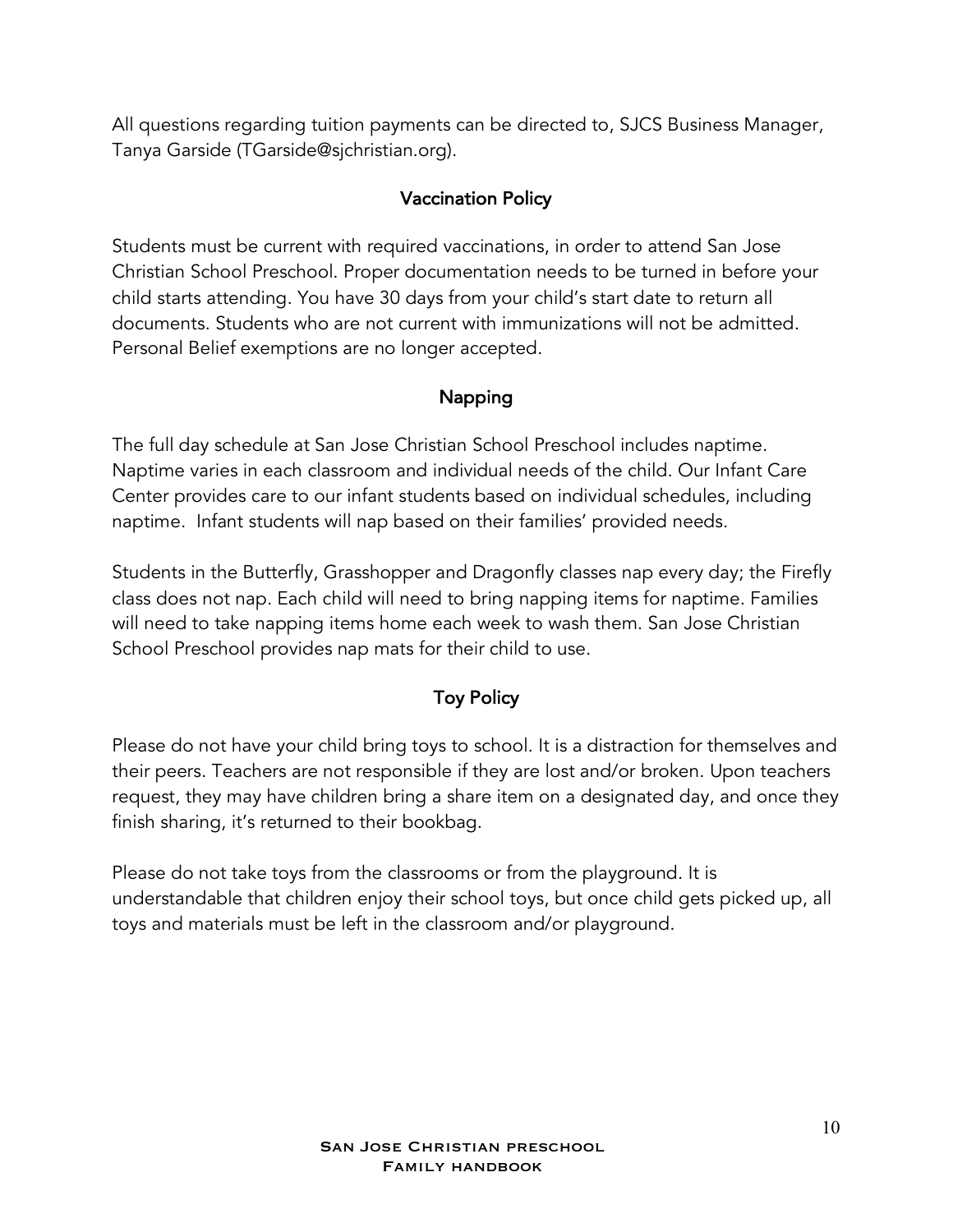# Biting/Hitting Policy

Biting is a typical behavior often seen in infants, toddlers, and 2-year olds. As children mature, gain self-control, and develop problem-solving skills, they usually outgrow this behavior. While not uncommon, biting can be an upsetting and potentially harmful behavior. It's best to discourage it from the very first episode.

When a child is bitten:

For the biter:

- 1. The biter is immediately removed with no emotion, using words such as "biting is not okay – it hurts." We will avoid any immediate response that reinforces the biting or calls attention to the biter. Caring attention will be focused on the child who was bitten.
- 2. The biter will not be allowed to return to work/play and will be talked to on a level which he/she can understand.
- 3. The child will be redirected to other work/play.

For the victim:

- 1. Staff will separate the child who was bitten from the biter.
- 2. Special attention will be given to comfort the child.
- 3. Staff will administer appropriate first aid. Should the wound require immediate medical attention, appropriate action will be taken and parents will be notified immediately.

Both student's parents will be notified of the situation. Parents will be informed of what happened, and how the incident was handled. When biting persists, the child will be sent home and the Director will meet with the parents whose child is biting to partner together to find a solution. Teachers will carry out the plan determined by the parents and Director with the aim of teaching and giving positive attention for acceptable social behavior. If the intervention does not work, the child may be withdrawn from school.

Hitting is unacceptable and behavior will follow the same rules as biting.

## Potty training

Your child is required to be potty-trained before enrolling in our program.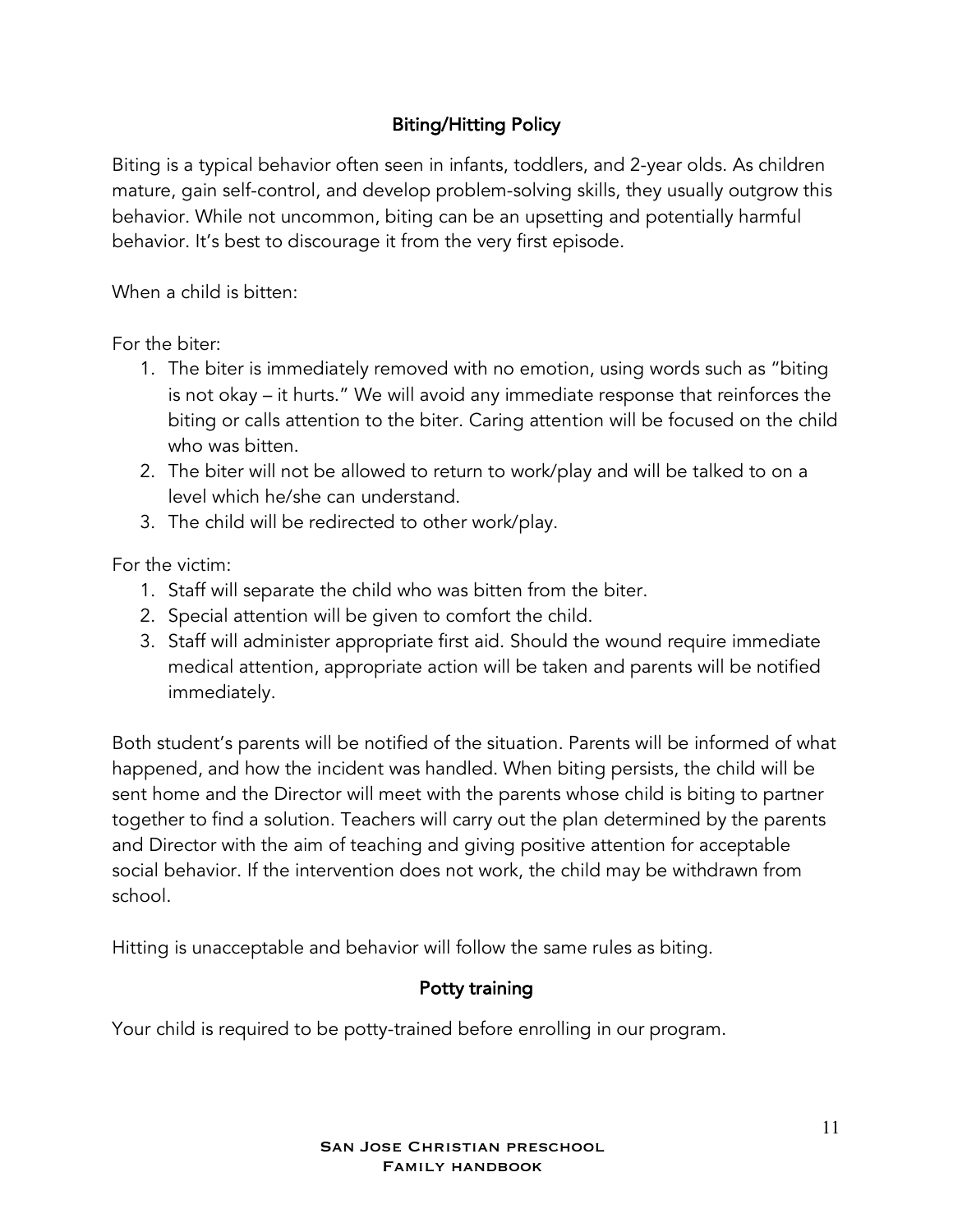Students who are two years of age (Butterfly class only) are the only exception to this rule. When your child is not potty-trained, must pay a \$60 fee per month fee. A child's teacher can confirm with the Business Manager and Director, when a child is considered potty-trained. Then, the fee will be removed.

## Food and lunches

San Jose Christian School Preschool does not provide snacks or lunch to students. Please provide both a morning and afternoon snack for your child.

Snack and lunches should be healthy and nutritious. Lunch boxes with ice packs and thermoses are highly suggested, as we do not have microwave or fridge use for students' lunches. Please do not send soda, candy, or juices to school. Each child should have a bottle of water each day as well.

San Jose Christian School Preschool strives to be a nut safe school. This means that we kindly request that no nut products of any kind are brought to school. We have several students with serious nut allergies and it is our goal to keep them safe at all times. There are several alternatives available (Sun Butter, Wow Butter, Soy Butter, Sesame Seed Butter). Please remember to check ingredients, especially in items like granola bars.

Nutella is also not permitted as it contains hazelnuts. Please label sandwiches or alert the teacher when these alternatives are used, since they often look and smell similar to peanut butter.

When bringing treats to classrooms, please make sure baked goods were made in a nut-safe factory (most baked goods will have labels)

Always remember, if you have any hesitations of the food item, just don't bring them to school.

## Dress Code

Each child should arrive at school in simple play clothes. Many of our activities tend to get a little messy, and we want the children to be able to enjoy themselves, without having to worry about their clothing.